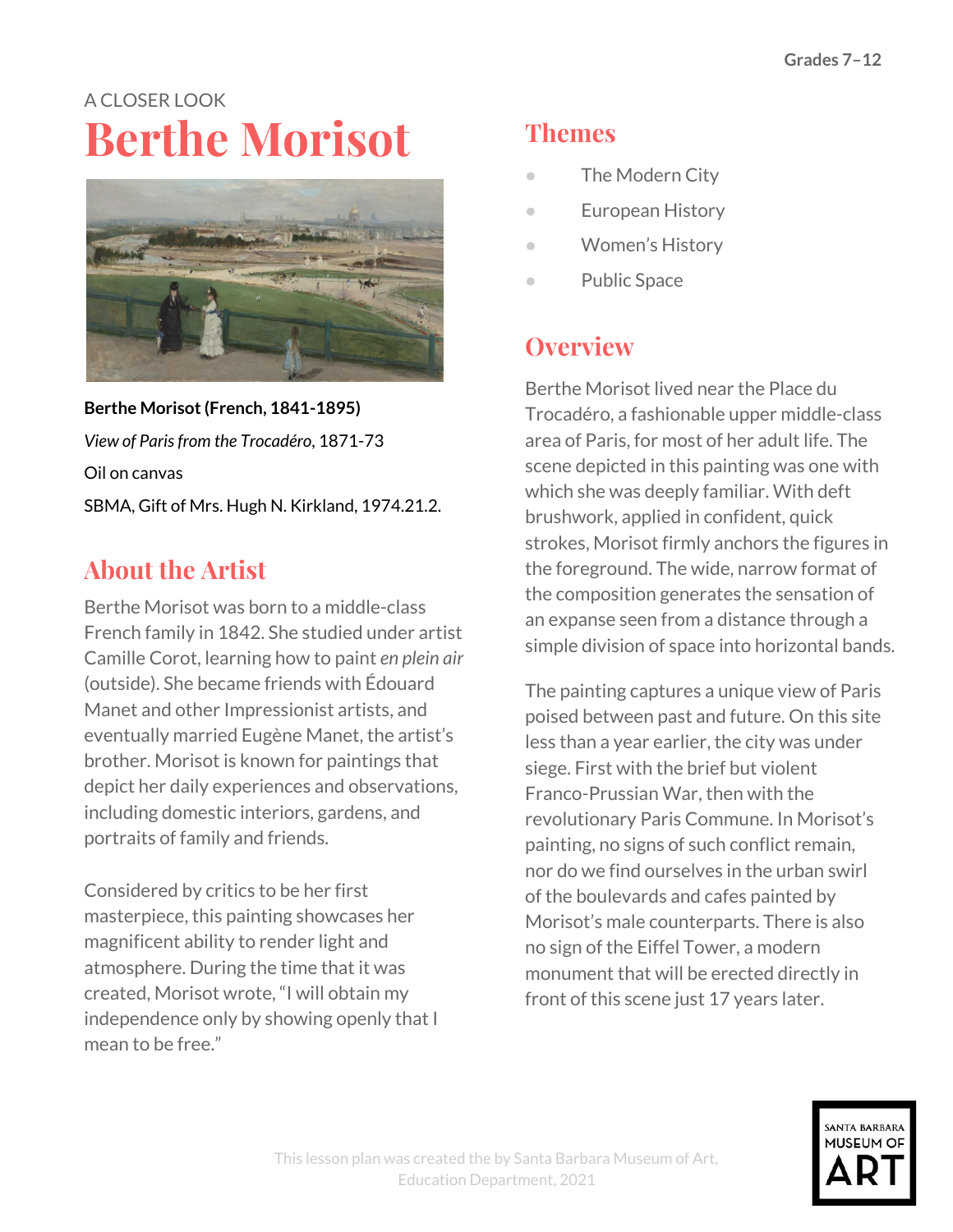### **Research: Morisot's Women**

The writer Kathleen Adler wrote of Morisot: *"Morisot's women exist in a protected space that is transitional, neither city nor country. The separation between the figures and the view of the city is not only physicalspace, it issocialspace. It is notso much no-man'sland asit is woman'sland, isolated from the world of business and of war."*

Research this period of time in France. From your study, do you agree with Adler's reading of the painting? How did the bourgeoisie and the suburbs relate to the city? What spaces were women included in, or excluded from, in 19th-century France? How did Morisot's status as a woman artist challenge these traditional views? By placing her women in the suburbs, does Morisot suggest that the faraway city—a symbol of the future—lies beyond their reach? Explain.

#### **Taking it to the Streets: Baudelaire and the Modern City**

*"The life of our city isrich in poetic and marvelous subjects. We are enveloped and steeped asthough in an atmosphere of the marvelous; but we do not notice it." - Charles Baudelaire*

French poet and critic Charles Baudelaire saw the city as an endlessly exciting and stimulating environment. He said that the task of the artist is to depict "the pageant of fashionable life." He believed that the city creates and demands a new mode of perception, a new mode of representation.

What do you think is the new mode of expression and representation for the 21st century? What best captures the pace and scope of our time?

### **Reflect: Gender & Le Flâneur**

Baudelaire called his city wanderer *le flâneur*. He wrote, *"The crowd is his domain just asthe air isthe bird's, and water that of the fish. His passion and his profession isto merge with the crowd. For the perfect flâneur, for the passionate observer, it becomes an immense source of pleasure to choose to live among the throng, in the ebb and flow, the bustle, the floating and the infinite…the lover of life movesinto the crowd asthough into an enormous reservoir of electricity."* 

The concept of the flâneur has traditionally been associated with men. How does it change if we include women in the definition, both historically and now? On the next page, read what Lauren Elkin, author of *Flâneuse: Women Walk the City in Paris, New York, Tokyo, Venice, and London*, said in a 2017 interview about this idea:



This lesson plan was created the by Santa Barbara Museum of Art, Education Department, 2021